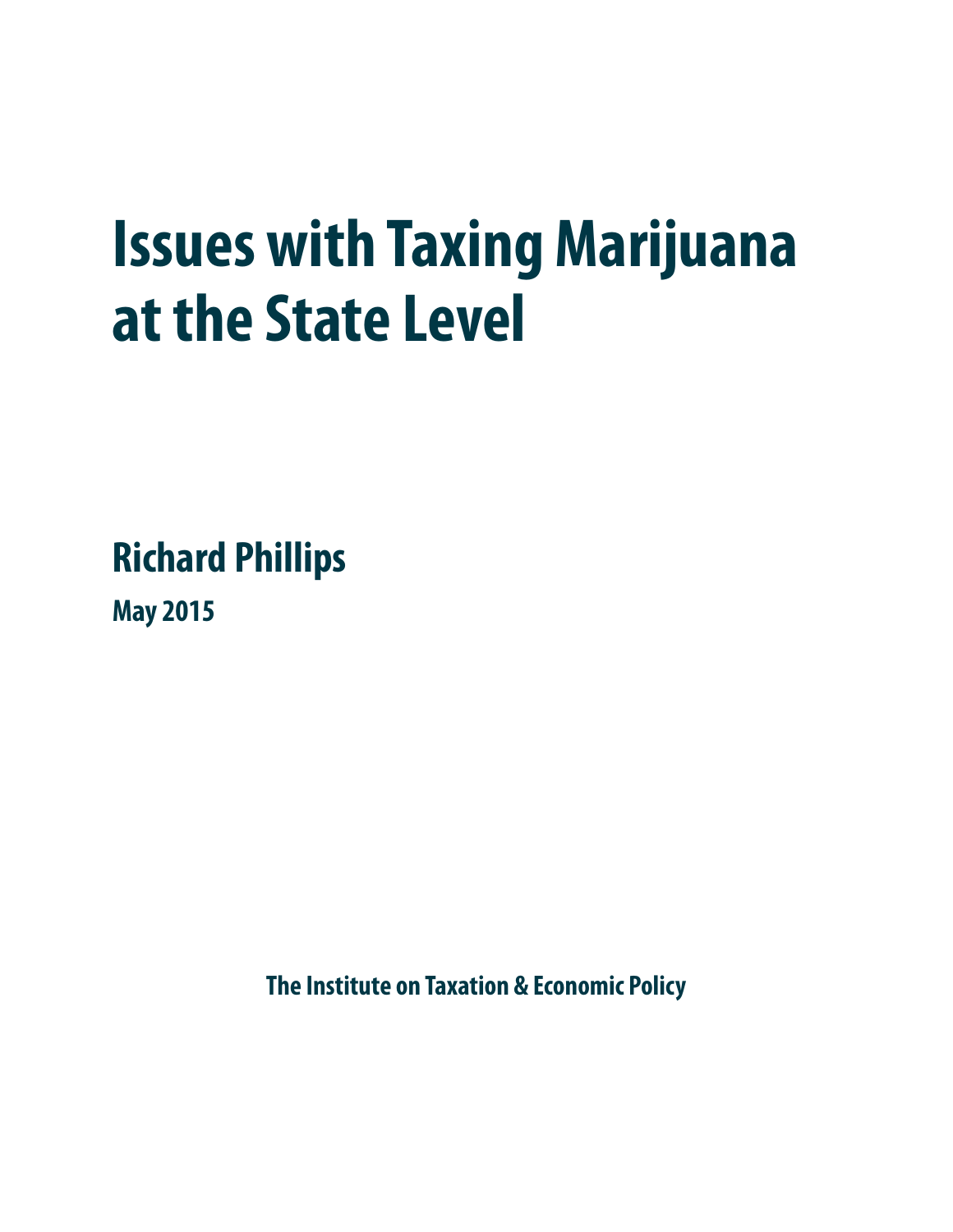## **Acknowledgements**

Richard Phillips extends a special thanks to Pat Oglesby at the Center for New Revenue, Allen St. Pierre at the National Organization for the Reform of Marijuana Laws and Karen O'Keefe at the Marijuana Policy Project for their invaluable guidance on this report.

## **About The Institute on Taxation & Economic Policy**

The Institute on Taxation and Economic Policy (ITEP) is a non-profit, non-partisan research organization that works on federal, state, and local tax policy issues. ITEP's mission is to ensure that elected officials, the media, and the general public have access to accurate, timely, and straightforward information that allows them to understand the effects of current and proposed tax policies. ITEP's work focuses particularly on issues of tax fairness and sustainability.

#### **1616 P Street, NW Suite 200 Washington, DC 20036 202.299.1066 www.itep.org**

Copyright © by the Institute on Taxation and Economic Policy, May 2015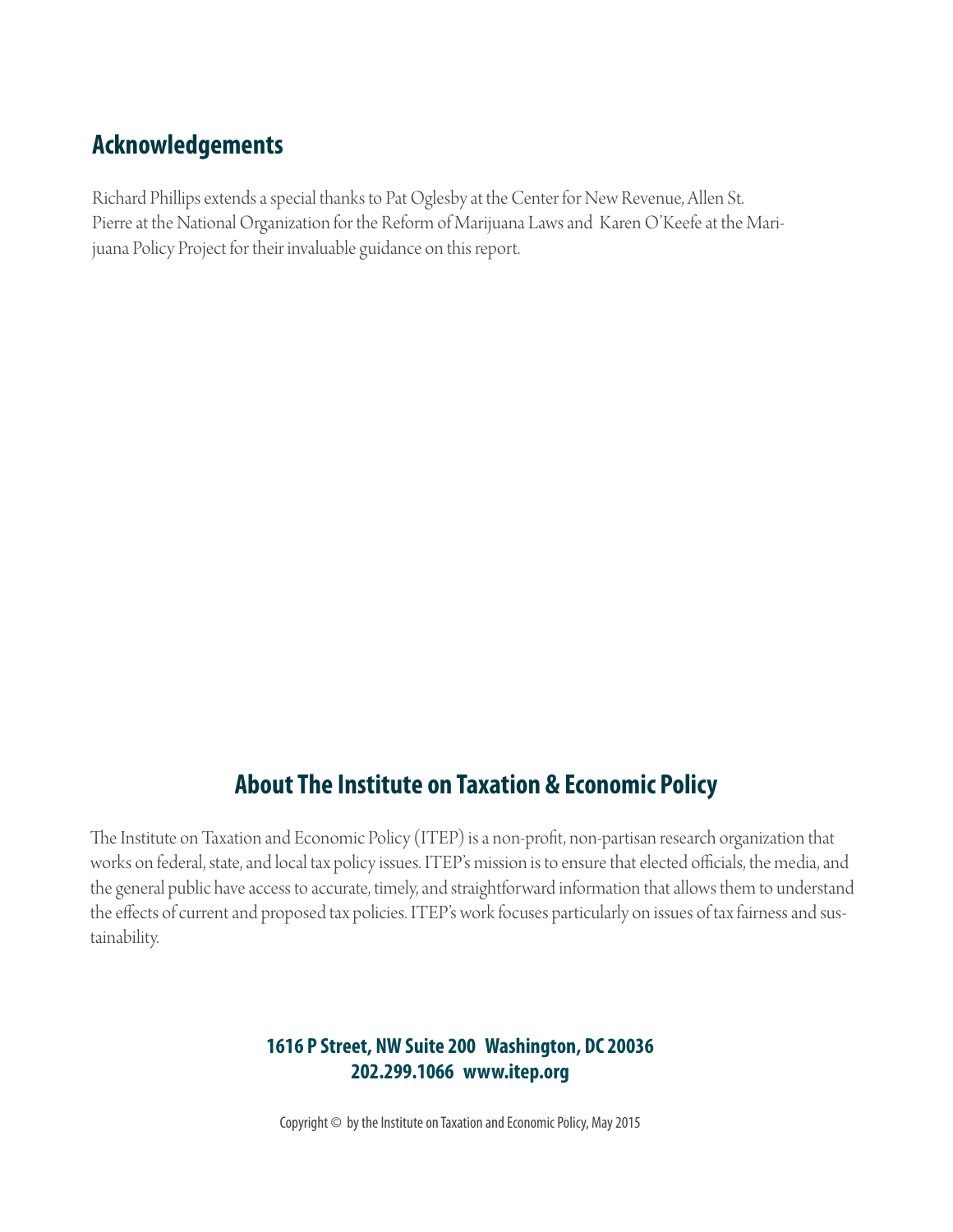# **CONTENTS**

- 1 Introduction
- 1 Why Tax Marijuana?
- 2 Designing a State Tax on Marijuana
	- 3Per-Unit Taxation
	- 4 Value-Based Taxation
	- 4Tax Rates Over Time
	- 6Earmarking Marijuana Tax Revenue
- 6 How Much Revenue Would Marijuana Legalization Generate for States
	- 6 Being Realistic About Marijuana Revenue
	- 7 Current Marijuana Revenue Raised
	- 7 Considering a Ballpark Revenue Estimate
- 8 Factors that Could Negatively Impact Marijuana Revenue
	- 8 Federal Intervention
	- 9 Legalization's Effect on Marijuana Prices
	- 10 Tax Evasion
	- 11 Treatment of Homegrown Marijuana
	- 11 Substitution for Alcohol
- 11 Factors that Could Positively Impact Marijuana Revenue
	- 11 Legalization's Effect on Marijuana Consumption
	- 11 Marijuana Tourism
	- 12 Legalization's Impact on Income Tax Revenues
- 13 Conclusion

#### **CHARTS AND TEXT BOXES**

- 2 Current Approaches to Taxing Retail Marijuana Sales
- 5 How Should Medical Marijuana Be Taxed
- 10 Marijuana Tax Revenue Over Time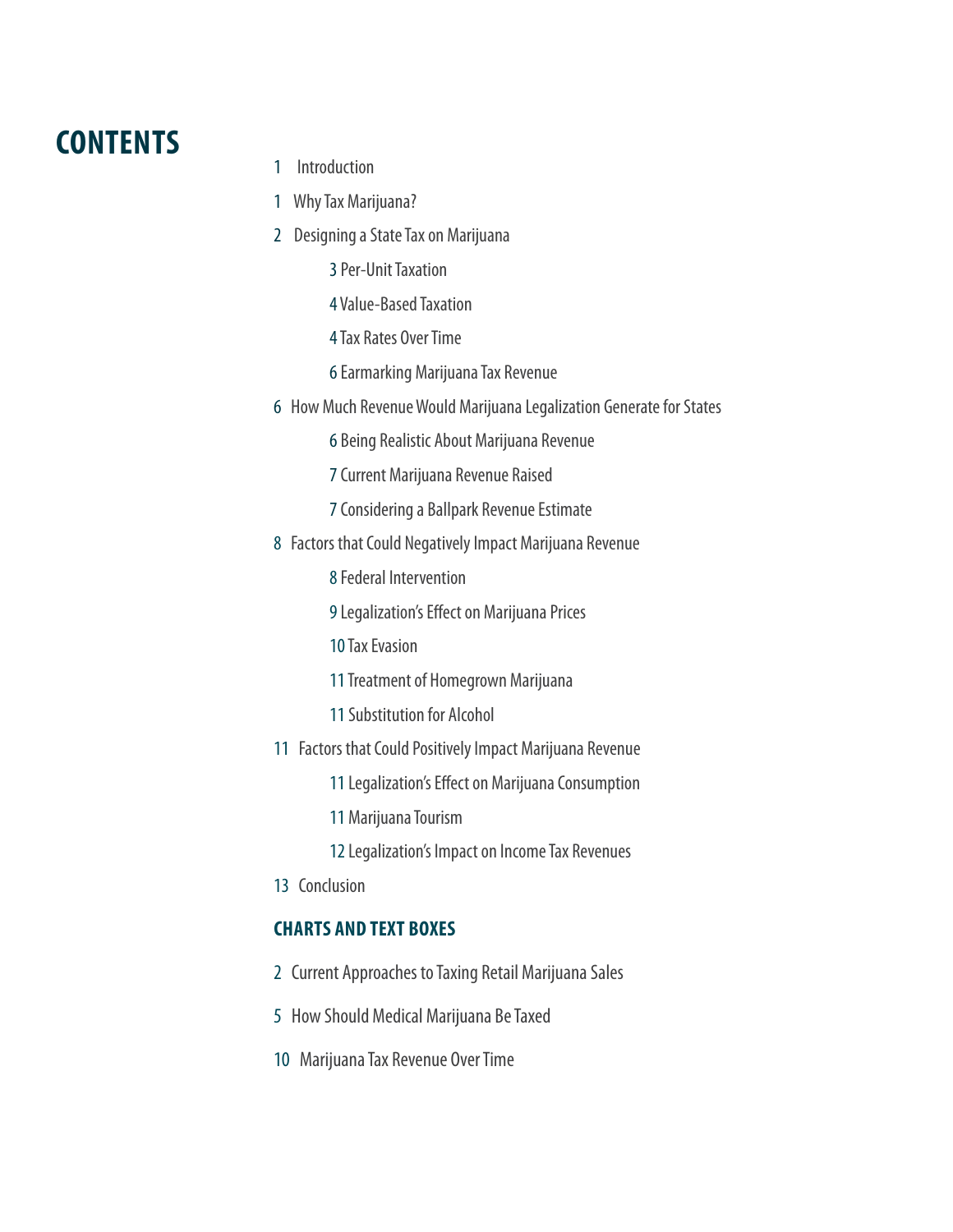# **INTRODUCTION**

Since 1996, when California voters enacted the nation's first medical marijuana law, twenty-two states and the District of Columbia have followed suit with laws allowing production and use of marijuana for medicinal purposes.<sup>1</sup> In 2014, Colorado and Washington took legalization efforts one step further by implementing systems that allow regulated production and retail sale of marijuana. Oregon, Alaska and the District of Columbia are currently creating their own legalization regimes after the passage of ballot initiatives legalizing marijuana in each jurisdiction last November.2 Given the current political momentum, more states may consider marijuana legalization in the future.

While much of the debate around marijuana legalization rightly focuses on health and criminal justice effects, legalization also has revenue implications for state and local governments that choose to tax newly legal purchases of marijuana. This report examines issues surrounding the design and implementation of taxes on marijuana at the state and local level.

## **WHY TAX MARIJUANA?**

Forty-five states levy general sales taxes which, in theory, should apply broadly to most or all retail transactions. Until recently, however, the illegal and unregulated nature of marijuana has resulted in it being sold entirely outside of state sales tax structures. Twenty states have laws requiring illegal marijuana sellers to purchase and place tax stamps on their marijuana, but virtually no one buys the stamps since selling marijuana is illegal even with the stamps attached.3

Now that an increasing number of states are legalizing medical and retail marijuana, the de facto sales tax exemption enjoyed by marijuana is becoming somewhat less common. Eleven states with legalized medical marijuana apply their sales taxes to the product, and the only two states with functioning, legal markets for retail marijuana (Colorado and Washington) each apply their general sales taxes to marijuana as well.<sup>4</sup> Bringing marijuana out of the black market allows state and local governments to include the product in their sales tax bases in the same manner as most other goods and services.

But appropriate marijuana tax policy could go beyond simply adjusting existing sales tax bases to include the product. Another potential reason to tax marijuana is to mitigate the negative impact of its use by both discouraging its consumption and raising revenue that can be used to offset its social costs.<sup>5</sup> In other words, the tax treatment of legalized marijuana could be similar to that of tobacco and alcohol, both of which face significant excise taxes at the federal, state and local levels.

<sup>&</sup>lt;sup>1</sup>Marijuana Policy Project, *Key Aspects of State and D.C. Medical Marijuana Laws*, http://www.mpp.org/assets/pdfs/library/Medical-Marijuana-Grid.pdf

<sup>&</sup>lt;sup>2</sup> Ballotpedia, *Marijuana on the Ballot*, http://ballotpedia.org/Marijuana\_on\_the\_ballot#tab=By\_year

<sup>&</sup>lt;sup>3</sup>NORML*, Marijuana Tax Stamp,* http://norml.org/component/zoo/category/marijuana-tax-stamp-laws-and-penalties

<sup>&</sup>lt;sup>4</sup>Marijuana Policy Project*, Medical Marijuana Dispensary Laws: Fees and Taxes,* http://www.mpp.org/assets/pdfs/library/FeesAndTaxes.pdf <sup>5</sup> Institute on Taxation and Economic Policy, *The ITEP Guide to Fair State and Local Taxes*, http://www.itep.org/state\_reports/guide2011.php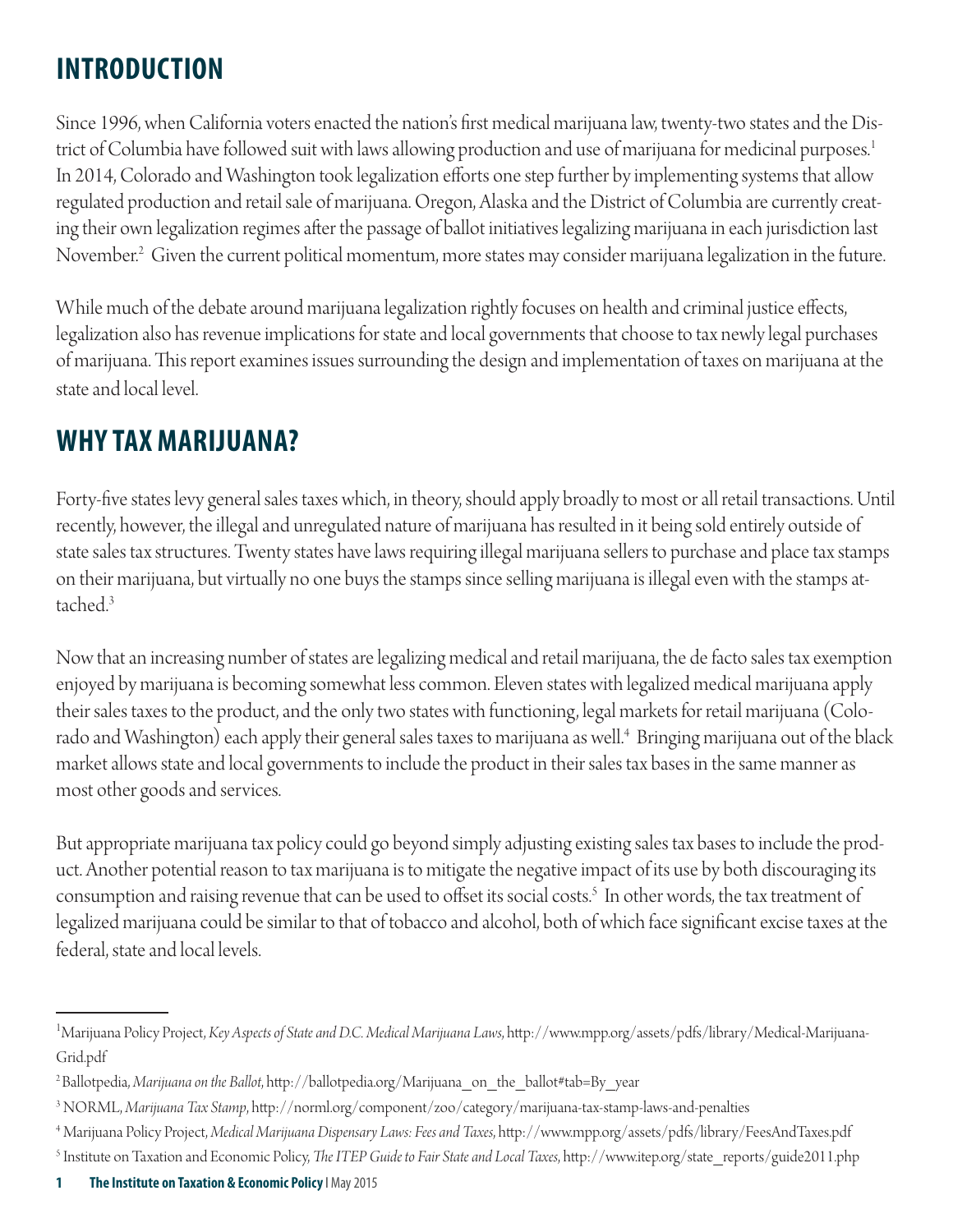# **DESIGNING A STATE TAX ON MARIJUANA**

Expanding state and local sales tax bases to include marijuana should be straightforward in most cases: the general sales tax rate can simply be applied to the total cost of the marijuana, or marijuana-containing product, being sold (medical marijuana is a possible exception, discussed below). In contrast, designing the ideal excise tax is more challenging as it requires striking a balance between taxing the product heavily enough to offset its social costs, and not taxing it so heavily so as to result in widespread tax evasion and black market marijuana sales.

| Current Approaches to Taxing Retail Marijuana Sales |                   |                          |                                        |  |  |
|-----------------------------------------------------|-------------------|--------------------------|----------------------------------------|--|--|
| <b>State</b>                                        | <b>Excise Tax</b> | <b>Sales/Other Taxes</b> | <b>Earmarked Excise Tax</b>            |  |  |
|                                                     |                   |                          | <b>International Contract Contract</b> |  |  |

| \$50 per ounce of marijuana sold at the<br>No statewide sales tax; Localities will have<br>wholesale level; the Department of Revenue<br><b>Alaska</b><br>the option of applying local sales taxes (0-<br>Not earmarked<br>has the power to set a lower rate on certain<br>7.5%<br>parts of the marijuana plant.<br>First \$40 million from 15% excise tax will be<br>dedicated to the Public School Capital<br>15% tax on average market sale rate $+ 10\%$ 2.9% state sales tax + local sales taxes (0-<br><b>Colorado</b><br>retail sales tax + optional local marijuana<br>Construction Assistance Fund; 10% retail sales<br>7.5%<br>tax dedicated to implementation and<br>sales tax<br>enforcement cost of marijuana industry<br>\$35 per ounce of marijuana sold at the<br>40% to Common School Fund; 20% for mental<br>wholesale level. Marijuana leaves are taxed<br>health/alcohol/drug services; 15% for state<br>at \$10 per ounce and immature marijuana<br><b>Oregon</b><br>None applied<br>police; 20% for local law enforcement; 5% to<br>plants are taxed at \$5 per plant. All adjusted<br>Oregon Health Authority<br>for inflation.<br>\$240,000 for program evaluation; \$1,250,000<br>to the Liquor Control Board for administration;<br>the remainder will be distributed as follows:<br>15% will go toward implementing and<br>maintaining programs and practices aimed at<br>preventing or reducing substance abuse<br>25% excise tax on the sales price from the<br>among young people; 10% to create,<br>producer to a processor $+25%$ excise tax on<br>6.5% state sales tax $+$ local sales taxes<br>implement, operate, and manage a marijuana<br>Washington<br>the sales price from the processor to the<br>$(0.5-3.1\%) + Business & Occupation (B&0)$<br>education and public health program; 0.6% to<br>retailer $+25%$ excise tax on the sales price<br>gross receipts tax (0.484%)<br>the University of Washington; 0.4% to<br>from the customer<br>Washington State University to research the<br>short and long term effects of marijuana use;<br>50% to the state basic health plan trust<br>account; 5% to provide health and dental<br>care; 0.3% to fund grants to building bridges<br>programs. The reminder to the general fund.<br>Source: Marijuana Policy Project and state revenue offices | <b>State</b> | <b>Excise Tax</b> | <b>Sales/Other Taxes</b> | <b>Revenue</b> |
|-------------------------------------------------------------------------------------------------------------------------------------------------------------------------------------------------------------------------------------------------------------------------------------------------------------------------------------------------------------------------------------------------------------------------------------------------------------------------------------------------------------------------------------------------------------------------------------------------------------------------------------------------------------------------------------------------------------------------------------------------------------------------------------------------------------------------------------------------------------------------------------------------------------------------------------------------------------------------------------------------------------------------------------------------------------------------------------------------------------------------------------------------------------------------------------------------------------------------------------------------------------------------------------------------------------------------------------------------------------------------------------------------------------------------------------------------------------------------------------------------------------------------------------------------------------------------------------------------------------------------------------------------------------------------------------------------------------------------------------------------------------------------------------------------------------------------------------------------------------------------------------------------------------------------------------------------------------------------------------------------------------------------------------------------------------------------------------------------------------------------------------------------------------------------------------------------------------------------------------------------------------------------------------------------------------------------------------------|--------------|-------------------|--------------------------|----------------|
|                                                                                                                                                                                                                                                                                                                                                                                                                                                                                                                                                                                                                                                                                                                                                                                                                                                                                                                                                                                                                                                                                                                                                                                                                                                                                                                                                                                                                                                                                                                                                                                                                                                                                                                                                                                                                                                                                                                                                                                                                                                                                                                                                                                                                                                                                                                                           |              |                   |                          |                |
|                                                                                                                                                                                                                                                                                                                                                                                                                                                                                                                                                                                                                                                                                                                                                                                                                                                                                                                                                                                                                                                                                                                                                                                                                                                                                                                                                                                                                                                                                                                                                                                                                                                                                                                                                                                                                                                                                                                                                                                                                                                                                                                                                                                                                                                                                                                                           |              |                   |                          |                |
|                                                                                                                                                                                                                                                                                                                                                                                                                                                                                                                                                                                                                                                                                                                                                                                                                                                                                                                                                                                                                                                                                                                                                                                                                                                                                                                                                                                                                                                                                                                                                                                                                                                                                                                                                                                                                                                                                                                                                                                                                                                                                                                                                                                                                                                                                                                                           |              |                   |                          |                |
|                                                                                                                                                                                                                                                                                                                                                                                                                                                                                                                                                                                                                                                                                                                                                                                                                                                                                                                                                                                                                                                                                                                                                                                                                                                                                                                                                                                                                                                                                                                                                                                                                                                                                                                                                                                                                                                                                                                                                                                                                                                                                                                                                                                                                                                                                                                                           |              |                   |                          |                |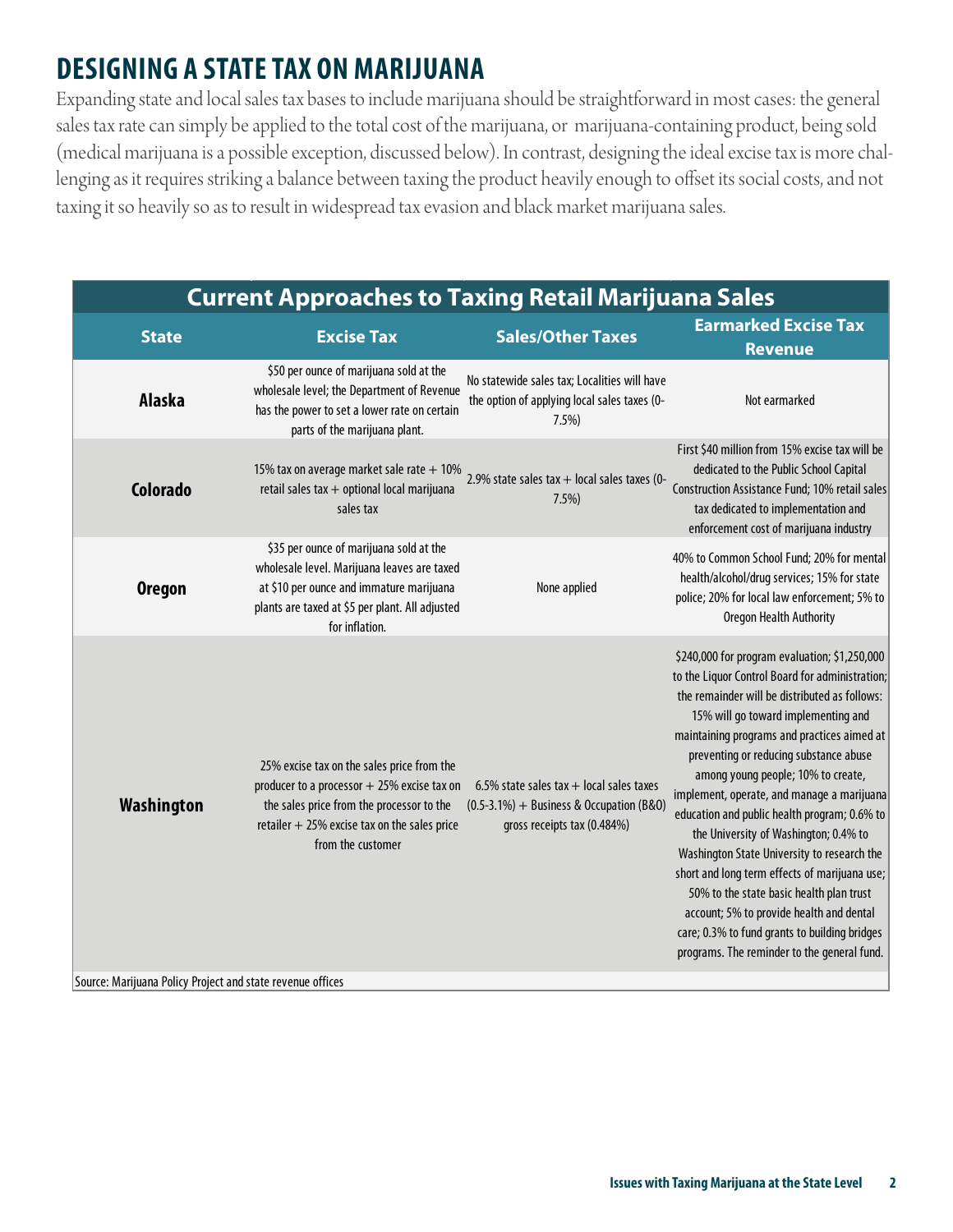#### *Per-Unit Taxation*

Typically, excise taxes are applied on a per-unit basis, $^6\,$  rather than as a percentage of the final sale price of the product. For example, cigarettes are currently taxed at \$1.01 per pack<sup>7</sup> at the federal level and \$1.54 per pack $^8$  on average at the state level.

Alaska<sup>9</sup> and Oregon are poised to implement a similar approach in the context of marijuana with new excise taxes of \$50 and \$35 per ounce, respectively. This design is in agreement with model legislation<sup>10</sup> proposed by the Marijuana Policy Project (MPP). Unlike Alaska, Oregon has adopted the MPP's sensible recommendation to index the tax rate to inflation (at least partially)—meaning that the per-ounce tax rate will gradually rise over time to prevent its real value from being diluted in the face of inflation.

The main advantage of a per-unit tax is that the amount of revenue raised should be fairly stable—especially in the face of the significant drop in marijuana prices that is predicted to follow legalization (see "Legalization's Effect on Marijuana Prices," page 10).

One potential disadvantage of a per-unit tax on marijuana is that it does not take into account the potency of the marijuana being cultivated. Taxing marijuana by its weight does not accurately account for its impact, which experts argue is primarily driven by the drug's THC content.<sup>11</sup> A flat, weight-based marijuana tax may inadvertently incentivize producers to cultivate stronger marijuana because it would have a higher sale price, yet still only be subject to the same per-unit tax as lower potency marijuana.

Some experts have proposed that a per-unit excise tax would work more effectively if it was applied to the amount of the intoxicating component contained within a given unit of marijuana, rather than simply the marijuana's weight.<sup>12</sup> This approach would mirror the current treatment of alcohol at the federal level, where wine and liquor generally are taxed at a higher rate than beer due to their higher alcohol content.<sup>13</sup> For now, however, the technology for measuring THC and other intoxicating agents is not reliable enough to put this kind of system into place.<sup>14</sup>

<sup>10</sup> Marijuana Policy Project, Model State Bill to Replace Prohibition with Regulation, http://www.mpp.org/reports/mpps-model-state-bill-to.html

<sup>12</sup> Hawken, A., Kilmer, B., Kleiman, M., Pfrommer, K., Pruess, J., Shaw, T., & Caulkins, J. (n.d.). High Tax States: Options for Gleaning Revenue from Legal Cannabis. Oregon Law Review,91(4), 1041-1068. http://www.countthecosts.org/sites/default/Options-for-cannabis-revenue.pdf

<sup>&</sup>lt;sup>6</sup> Institute on Taxation and Economic Policy, *How Sales and Excise Taxes Work*, http://itep.org/itep\_reports/2011/07/how-sales-and-excise-taxeswork.php

<sup>&</sup>lt;sup>7</sup> Alcohol and Tobacco Tax and Trade Bureau of the U.S. Department of Treasury, *Tax and Fee Rates*, http://www.ttb.gov/tax\_audit/atftaxes.shtml

<sup>&</sup>lt;sup>8</sup> Campaign for Tobacco-Free Kids, S*tate Cigarette Excise Tax Rates & Rankings*, http://www.tobaccofreekids.org/research/factsheets/pdf/0097.pdf <sup>9</sup> Campaign to Regulate Marijuana Like Alcohol in Alaska, *Full Initiative Text*, http://regulatemarijuanainalaska.org/full-initiative-text/

<sup>&</sup>lt;sup>11</sup> Caulkins, J., Hawken, A., Kilmer, B., & Kleiman, M. (2012). What If Marijuana Were Treated Like Alcohol. In Marijuana legalization: What everyone needs to know. New York City: Oxford University Press.

<sup>&</sup>lt;sup>13</sup> Alcohol and Tobacco Tax and Trade Bureau of the U.S. Department of Treasury, *Tax and Fee Rates*, http://www.ttb.gov/tax\_audit/atftaxes.shtml

<sup>&</sup>lt;sup>14</sup> Pat Oglesby, *Taxing marijuana potency*, http://newrevenue.org/2014/02/17/taxing-marijuana-potency-rose-habib/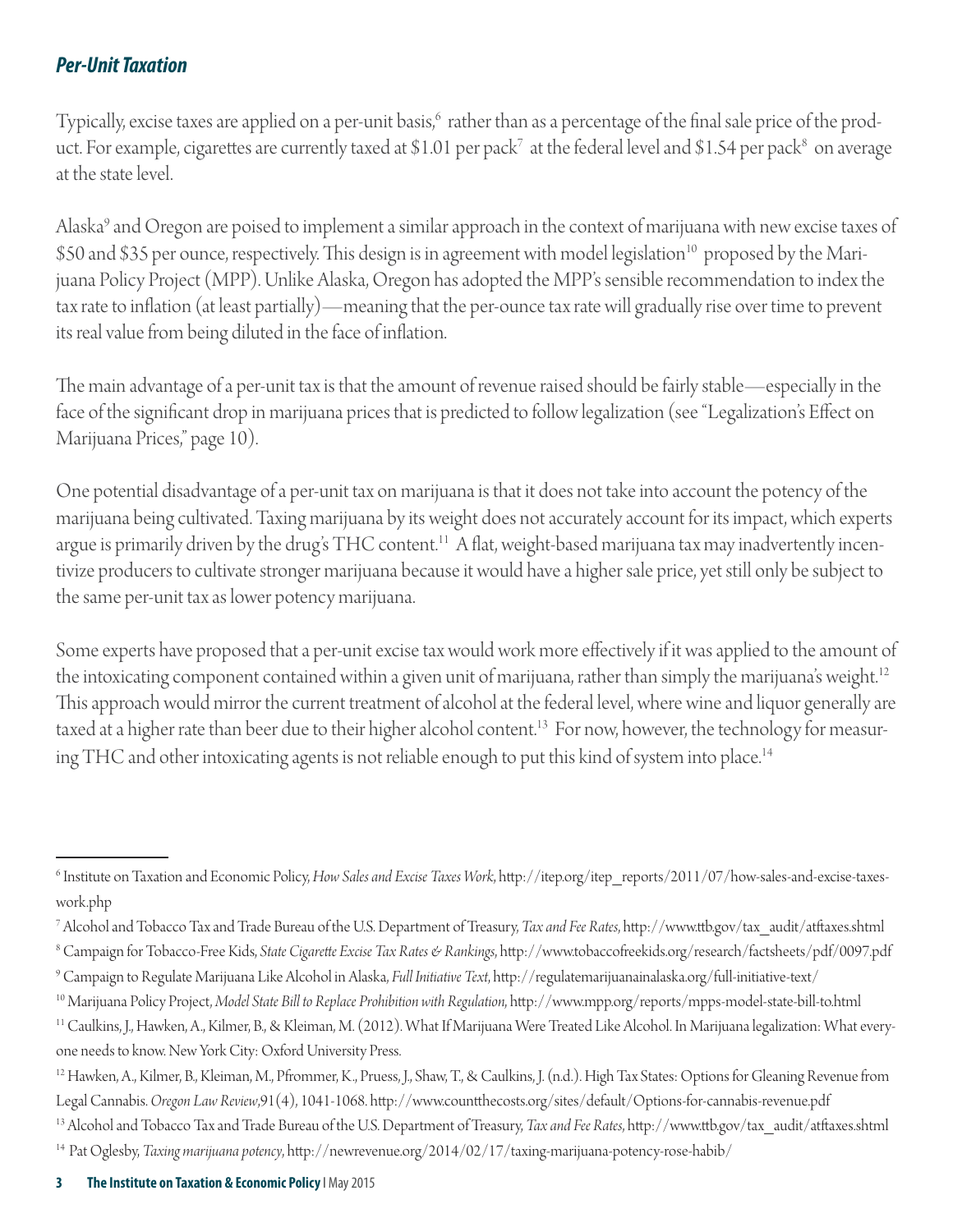#### *Value-Based Taxation*

The only two states that have fully implemented an excise tax on the retail sale of marijuana have opted not for a perunit tax, but rather for a value-based tax applied at multiple levels of production and sale. Washington, for instance, applies a 25 percent tax on the sale of marijuana from producers to processors, on the sale of marijuana from processors to retailers, and again on retail sales (all on top of the applicable sales and gross receipts taxes).15 Colorado subjects marijuana to a 15 percent excise tax on the sale from the producer to the retailer and another 10 percent excise tax on the final sales price, in addition to applying existing state and local sales taxes to the purchase of retail marijuana.16

The major advantage of a value-based approach is that the tax will automatically adjust to the size of the consumption base to which it applies. In other words, a value-based tax will capture the same percentage of overall spending on marijuana, even as the price of the drug increases or decreases. The potential disadvantage of this from a revenueraising perspective is that a drop in marijuana prices would dramatically erode the revenue that a value-based tax can raise.

Unlike per-unit excise taxes, a value-based tax on marijuana has the benefi t of being more closely linked to the potency of the product being sold. Stronger, more intoxicating marijuana will generally be taxed more heavily under a value-based tax since stronger marijuana is typically more expensive than weaker strains.

One problem with a value-based tax, when it is applied at the wholesale level, is that it has proven difficult to apply to a vertically integrated marijuana industry. In Colorado, marijuana retailers were initially required to cultivate at least 70 percent of the marijuana that they sell. This requirement made it very difficult for tax authorities to determine the wholesale price of marijuana since most marijuana in the vertically integrated industry was being "sold" within the same firm. This difficulty forced regulators to adopt a de facto weight-based system wherein marijuana "sold" at the wholesale level was subject to a tax based on an estimated average per-unit price of marijuana.<sup>17</sup>

#### *Tax Rates Over Time*

After a state decides whether its marijuana excise tax should be based on the value of the product, or merely its weight, the next step is to decide on the appropriate level at which to set the tax rate. Among the biggest hurdles faced by regulators in Colorado and Washington in creating their legal marijuana markets is the continuing competition from the marijuana black market.<sup>18</sup> From the outset, marijuana prices on the legal markets have typically been much higher than black market marijuana prices. This creates a strong disincentive against consumers shifting their purchases to the legal market, particularly since most marijuana consumers grew accustomed to shopping in the black market during prior years in which it was the only option available.

<sup>&</sup>lt;sup>15</sup> Washington State Liquor Control Board, *FAQs on I-502*, http://lcb.wa.gov/marijuana/faqs\_i-502#Financial

<sup>&</sup>lt;sup>16</sup> Colorado Department of Revenue, Marijuana Taxes | Quick Answers, https://www.colorado.gov/pacific/tax/marijuana-taxes-quick-answers

<sup>&</sup>lt;sup>17</sup> Pat Oglesby, *Colorado's Crazy Marijuana Wholesale Tax Base*. Center for New Revenue. http://papers.ssrn.com/sol3/papers.cfm?abstract\_ id=2351399

<sup>&</sup>lt;sup>18</sup> Gene Johnson, Legalizing Marijuana In Washington And Colorado Hasn't Gotten Rid Of The Black Market. Associated Press. http://www.businessinsider.com/legal-marijuana-in-washington-and-colorado-hasnt-gotten-rid-of-the-black-market-2015-1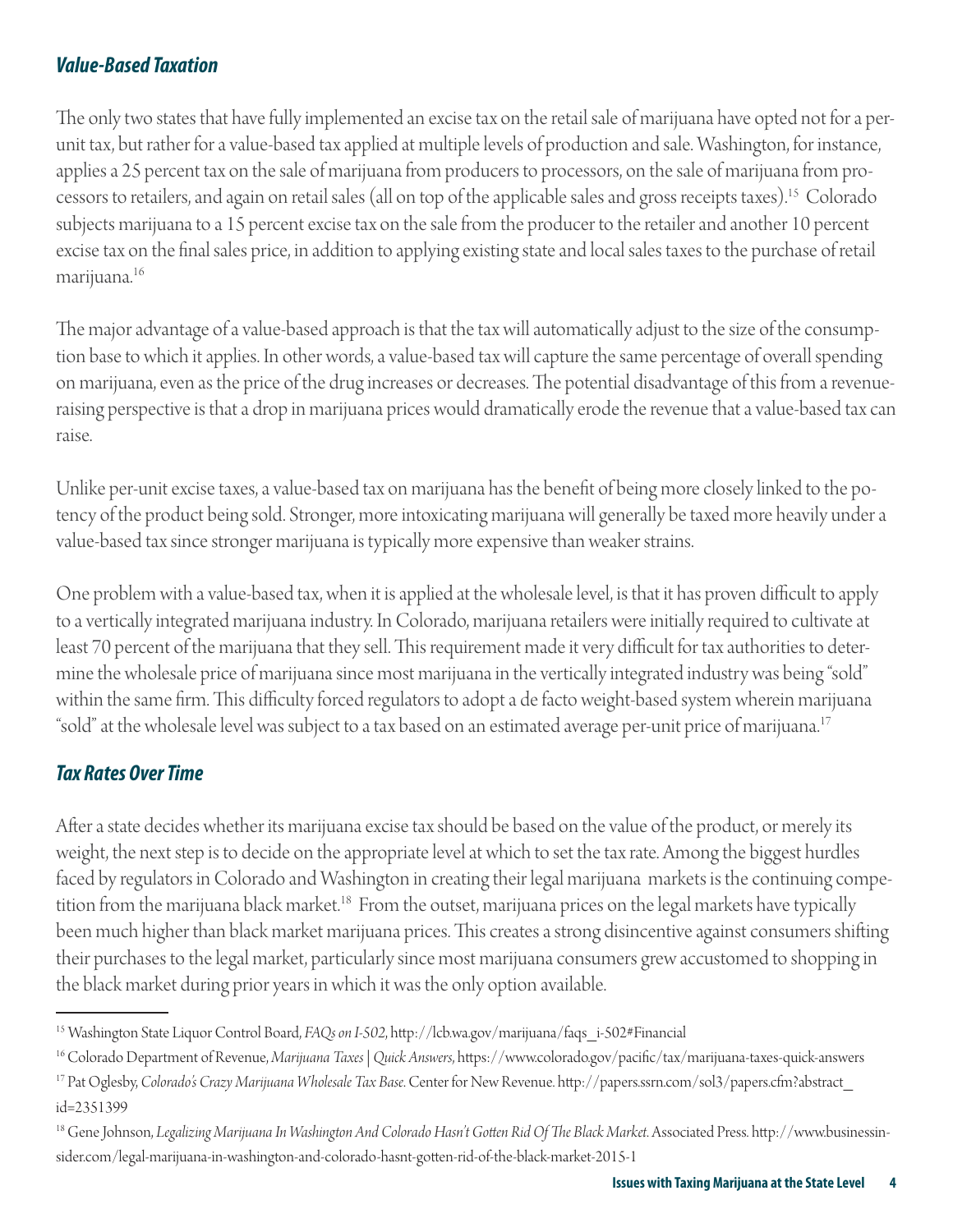## **HOW SHOULD MEDICAL MARIJUANA BE TAXED?**

Determining the proper tax treatment of marijuana is complicated by the fact that the drug can be used for either recreational or medicinal purposes. While recreational marijuana use is typically thought of as producing negative externalities, marijuana used for medicinal purposes likely is not. This perception of marijuana as medicine plays a large role in its use; a Pew Research poll found that 53 percent of marijuana users say that they use it exclusively or partially for medical reasons.

Nearly every state in the country exempts prescription drugs from its general sales tax, but very few states exempt non-prescription drugs. At present, medical marijuana is best classified as a non-prescription drug since its lack of approval by the Food and Drug Administration (FDA) means that doctors can only recommend that their patients use marijuana—not formally prescribe it. This suggests that, barring FDA approval, most state sales taxes should apply to medical marijuana, as is the case today.

Turning to excise taxes, designating the substance as a medicine suggests that, when used correctly, medical marijuana may confer health benefits on individuals using it. From that perspective, there seems to be little reason to apply a stand-alone excise tax to marijuana. Excise taxes on marijuana are generally thought of as a tool for discouraging the drug's use or funding programs that can offset its negative societal effects—neither of which seems necessary in the case of medical marijuana.

But this distinction could be hard to implement. While there are good reasons for states to tax marijuana used for medical purposes differently than marijuana used for recreational purposes, Colorado's experience reveals that this disparate treatment can lead to significant tax base erosion. Lower taxes on medical marijuana in Colorado have incentivized consumers to seek out doctors' recommendations to purchase marijuana at a discount compared to the regular marijuana market. If the standard for doctors recommending marijuana in a given state is not restrictive, then a huge part of the recreational marijuana tax base could disappear as individuals are incentivized to falsely claim a medical need to get the discount.

One approach that states could take to help shut down the black market is to phase-in the implementation of marijuana taxes gradually as the legal market gets fully up and running. This is the same approach that was taken when federal regulators ended alcohol prohibition in the 1930s.<sup>19</sup>

But while high marijuana prices may be the bigger problem for regulators in the short-term, very low prices could prove to be the more important issue in the long-term. As the legal marijuana market develops and growers begin to refine their techniques, the price of marijuana could drop significantly and spur an increase in consumption (see "Legalization's Effect on Marijuana Consumption," on page 9). Considering that one of the potential goals of levying an excise tax is to discourage the consumption of a product, states could consider setting up their marijuana excise tax so that it creates a price floor. For example, if the pretax price of retail marijuana falls to \$60 per ounce but state lawmakers want to ensure that marijuana is never cheaper than \$100 an ounce, the state could require that the total tax collected at the cash register be the greater of the statutory tax rate, or the tax rate needed to raise the final price to \$100 (\$40 in this case).

<sup>&</sup>lt;sup>19</sup> Rand Corporation, *Considering Marijuana Legalization: Insights for Vermont and Other Jurisdictions*. p. 89. http://www.rand.org/pubs/research\_ reports/RR864.html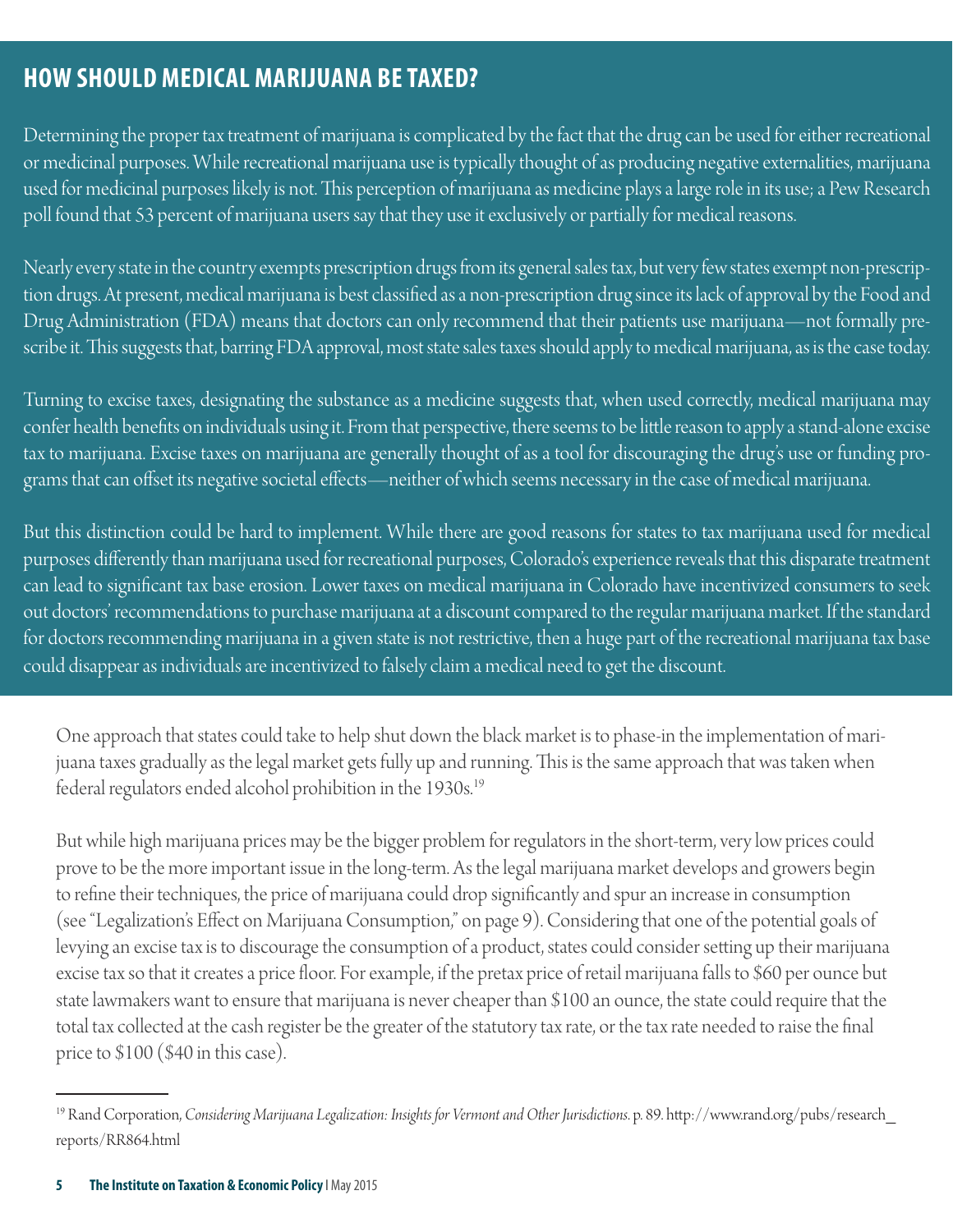#### *Earmarking Marijuana Tax Revenue*

Proponents of marijuana legalization often advocate for earmarking some portion of future marijuana tax revenue to pay for specific public services such as education. For example, the first \$40 million each year generated by Colorado's excise tax has been earmarked for school construction.<sup>20</sup> Similarly, the Marijuana Policy Project's model legislation calls for 30 percent of marijuana tax revenues to be distributed to state departments of education.<sup>21</sup>

While earmarking marijuana funds to popular spending initiatives may make political sense, it is not necessarily effective budget policy. One inherent problem with earmarking is that state revenue is typically fungible between different spending areas. Lawmakers can shift other revenues away from the earmarked fund, leaving the overall amount of money spent on that area unchanged.<sup>22</sup>

Additionally, earmarking excise tax revenue can be counterproductive if it creates a substantial incentive for lawmakers to promote the activity that the tax was initially intended to discourage. For example, North Carolina lawmakers approved a doubling of the state lottery's advertising budget in hopes of encouraging more of their residents to gamble, thereby generating more revenue to help pay for teacher raises.<sup>23</sup>

While most marijuana tax earmarking proposals are made for political reasons, there is a case to be made for directing some revenues toward programs that offset negative externalities created by marijuana consumption. These could include, for instance, treatment programs and state drug public education programs. Excise taxes could also potentially be directed toward the enforcement and oversight of marijuana production, though much of this is already funded through licensing fees on marijuana producers and sellers.<sup>24</sup>

## **HOW MUCH REVENUE WOULD MARIJUANA LEGALIZATION GENERATE FOR STATES**

#### *Being Realistic About Marijuana Revenue*

Exactly how much revenue could state marijuana taxes raise? This question is difficult to answer because no countries or states have legalized and taxed marijuana for a sustained period of time. In addition, the illegality of marijuana under federal law (and in most states) makes it difficult to collect data on current marijuana consumption, meaning that estimates of even basic data points needed to produce an accurate revenue estimate,

<sup>&</sup>lt;sup>20</sup> Colorado Department of State, Amendment 64: Use and Regulation of Marijuana. http://www.colorado.gov/cs/Satellite?blobcol=urldata&blo bheader=application/pdf&blobkey=id&blobtable=MungoBlobs&blobwhere=1251834064719&ssbinary=true

<sup>&</sup>lt;sup>21</sup> Marijuana Policy Project, Model State Bill to Replace Prohibition with Regulation, http://www.mpp.org/reports/mpps-model-state-bill-to.html <sup>22</sup> Institute on Taxation and Economic Policy, Uncertain Benefits, Hidden Costs: The Perils of State-Sponsored Gambling, http://itep.org/itep\_re-

ports/2011/10/uncertain-benefits-hidden-costs-the-perils-of-state-sponsored-gambling.php

<sup>&</sup>lt;sup>23</sup> J. Andrew Curliss, *NC House budget relies on higher lottery revenues, even with ad restrictions*. The News & Observer. http://www.newsobserver. com/2014/06/11/3929116/house-budget-relies-on-increased.html

<sup>&</sup>lt;sup>24</sup> Marijuana Policy Project, *Medical Marijuana Dispensary Laws: Fees and Taxes*, http://www.mpp.org/assets/pdfs/library/FeesAndTaxes. pdf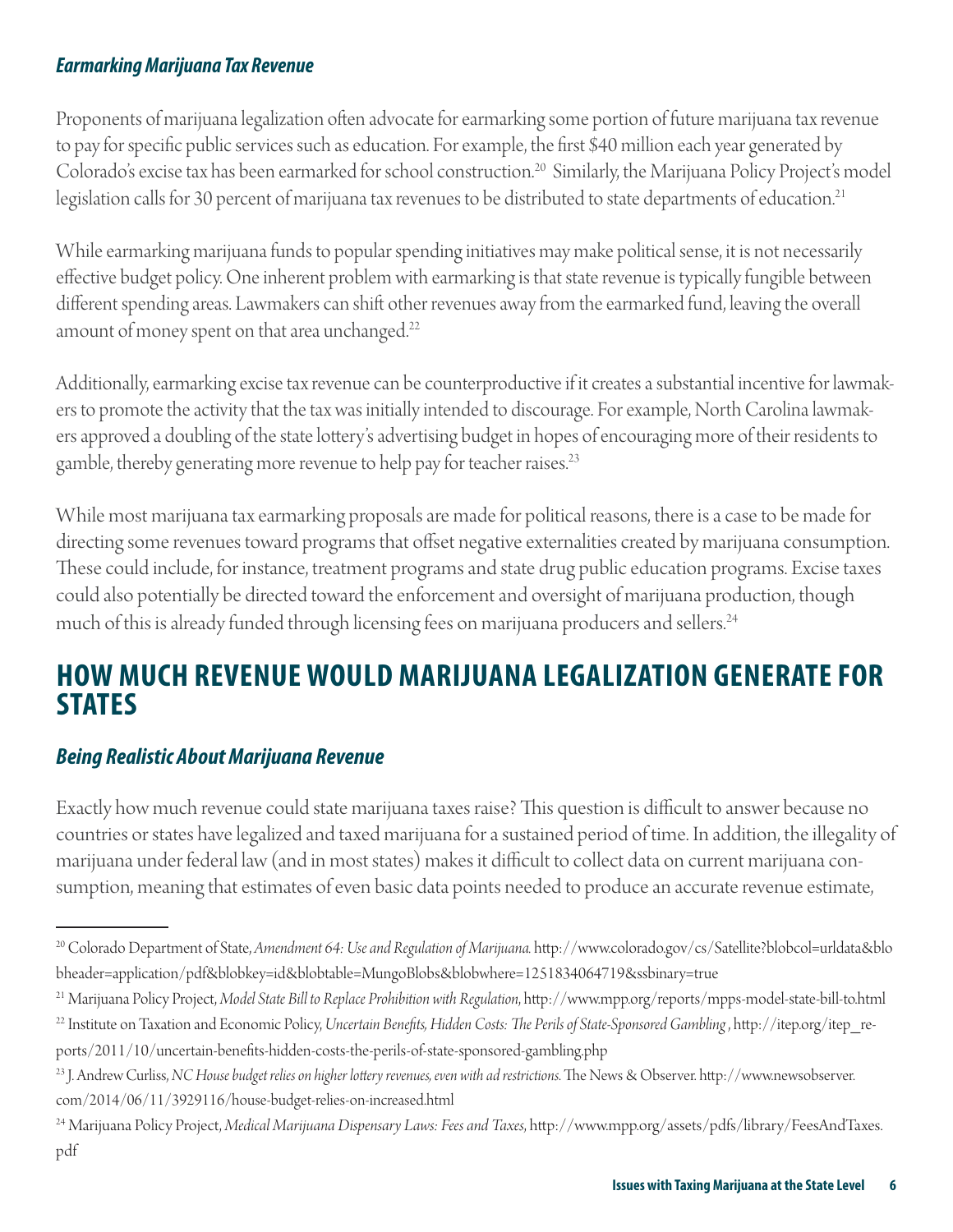like the amount of marijuana consumed or the average price of marijuana in different regions, are not known with certainty.

#### *Current Marijuana Revenue Raised*

Given the novelty of marijuana legalization, Colorado and Washington's monthly marijuana revenue reports have been extensively covered by the media in the hope of gleaning any new information on the tax revenue that marijuana sales will generate today and in the future. In the case of Colorado, the latest data from the state's Department of Revenue show that Colorado collected \$63.4 million in excise and state sales taxes (not including local sales taxes) on retail and medical marijuana during 2014, which constitutes about half a percent of total revenue collection in the state.25 Although revenue collected was lower than expected at the outset, the amount of revenue collected each month increased substantially from January through December as marijuana sales have ramped up, with the monthly revenue collection going from \$2.9 million in January to \$7.3 million in December.

For its part, Washington has collected \$16 million in state level excise taxes (not including state and local sales taxes or the Business and Occupation Tax) on marijuana from the beginning of July through the end of December 2014.<sup>26</sup> Washington's lower tax collections in its first few month of legalization were driven by a shortage<sup>27</sup> of legally grown marijuana at dispensaries due to the lengthy amount of time it took the state to implement a regulatory system from scratch. In contrast, Colorado was quicker in getting its regulatory system in place by building on its existing medical marijuana dispensary system.<sup>28</sup>

#### *Considering a Ballpark Revenue Estimate*

Given the highly unpredictable nature of marijuana legalization across a multitude of factors (many of which are discussed below), any estimates of the amount of revenue that marijuana taxes could raise should be viewed as ballpark figures rather than precise forecasts. That being said, a recent study by Divya Raghavan estimated that applying existing sales taxes and a 15 percent excise tax on marijuana in each state would generate just under \$3.1 billion in state tax revenue on an annual basis.<sup>29</sup> Similarly, a recent study by the non-partisan Congressional Research Service estimated that a \$50 per ounce state level excise tax could raise about \$6.8 billion in tax revenue per year.<sup>30</sup>

<sup>29</sup> Divya Raghavan, *Cannabis Cash: How Much Money Could Your State Make From Marijuana Legalization? Nerdwallet. http://www.nerdwallet.com/* blog/cities/economics/how-much-money-states-make-marijuana-legalization/

<sup>&</sup>lt;sup>25</sup> Colorado Department of Revenue, *Colorado Marijuana Tax Data*, https://www.colorado.gov/pacific/revenue/colorado-marijuana-taxdata

<sup>&</sup>lt;sup>26</sup> Washington State Liquor Control Board, *Marijuana Daily Sales Activity*, http://www.liq.wa.gov/publications/Marijuana/sales\_activity/2015-01-20-MJ-Daily-Sales-Activity.xlsx

<sup>&</sup>lt;sup>27</sup> Trevor Hughes, Marijuana legal, but scarce in Washington. USA Today. http://www.wtsp.com/story/news/2014/09/26/marijuana-washington/16304287/

<sup>&</sup>lt;sup>28</sup> Peter Robison, Price of Legal Pot Plunges 40% in Washington as Shortages Ease. Bloomberg. http://www.bloomberg.com/news/articles/2015-01-07/price-of-legal-pot-plunges-40-in-washington-as-shortages-ease

<sup>&</sup>lt;sup>30</sup> Jane G. Gravelle and Sean Lowry, *Federal Proposals to Tax Marijuana: An Economic Analysis*. http://fas.org/sgp/crs/misc/R43785.pdf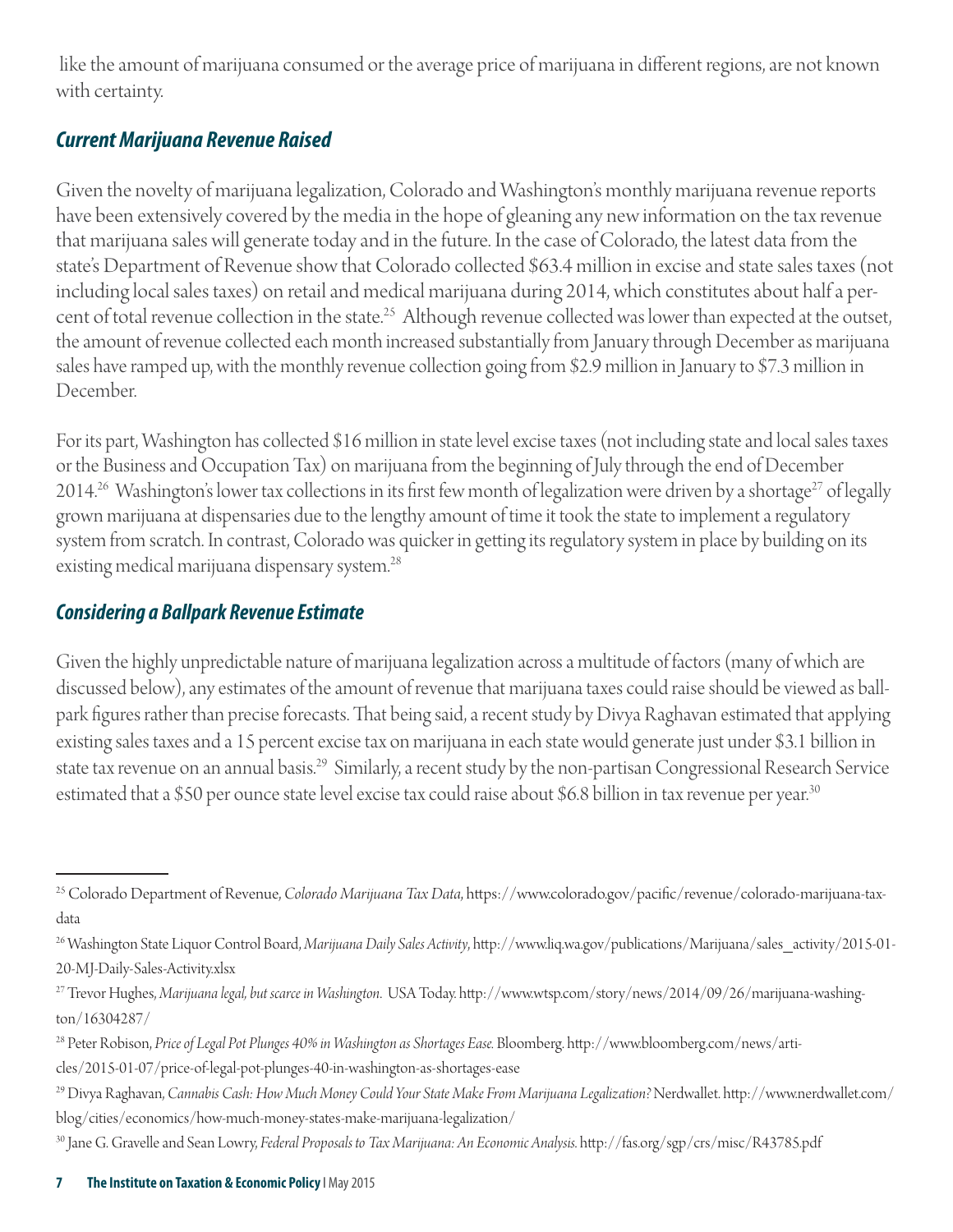To give some context, the \$3.1 to \$6.8 billion range of revenue from marijuana taxes puts this tax in the same revenue ballpark as the \$6.5 billion<sup>31</sup> raised by state and local alcohol taxes, but well below the \$17.6 billion<sup>32</sup> raised by state and local cigarette taxes each year.

The remainder of this section will consider a variety of factors that could substantially increase or decrease the level of revenue raised by marijuana taxes.

# **FACTORS THAT COULD NEGATIVELY IMPACT MARIJUANA REVENUE**

#### *Federal Intervention*

For states that are considering legalizing and taxing marijuana, one significant obstacle to accurately forecasting the potential revenue gain is that the production and consumption of marijuana is illegal under federal law.

While federal enforcement of marijuana laws appear to have softened in recent years, it has done so only in limited ways. An August 2013 memorandum issued by the Obama Administration implied that federal prosecutors should not prioritize cases against marijuana consumption and production that are in clear compliance with state law.<sup>33</sup> Moreover, Congress passed a provision in an omnibus spending bill at the end of 2014 preventing the Department of Justice (DOJ) from using its funds over the next year to prevent states from implementing medical marijuana  $\text{laws}$ <sup>34</sup>

The problem for state governments looking forward is that the limits on DOJ's activities will expire in less than a year, and the Obama Administration or any future administration could reverse course at any time and begin shutting down state-sanctioned marijuana production facilities and retail outlets. While it is unlikely that the federal government would shut down all state sanctioned marijuana sales, stepped up federal enforcement could have a significant impact on the amount of revenue that states can raise.

In addition, opponents of marijuana legalization have and will likely continue to issue legal challenges against the states with legalized marijuana in hopes of shutting down licensed marijuana sellers. For example, the governments of Oklahoma and Nebraska recently fi led suit against Colorado in federal court arguing that the state's marijuana program should be shut down because it is in irreconcilable conflict with federal law.<sup>35</sup>

<sup>&</sup>lt;sup>31</sup>Tax Policy Center, State and Local Alcoholic Beverage Tax Revenue, Selected Years 1977-2012. http://www.taxpolicycenter.org/taxfacts/displayafact. cfm?Docid=399

<sup>&</sup>lt;sup>32</sup> Tax Policy Center, State and Local Tobacco Tax Revenue, Selected Years 1977-2012. http://www.taxpolicycenter.org/taxfacts/displayafact. cfm?Docid=403

<sup>&</sup>lt;sup>33</sup> Congressional Research Service, State Legalization of Recreational Marijuana: Selected Legal Issues, http://fas.org/sgp/crs/misc/R43034.pdf

<sup>&</sup>lt;sup>34</sup> Peter Robison, *Congress quietly ends federal government's ban on medical marijuana*. Los Angeles Times. http://www.latimes.com/nation/la-namedical-pot-20141216-story.html

<sup>&</sup>lt;sup>35</sup> Jack Healy, *Nebraska and Oklahoma Sue Colorado Over Marijuana Law*. New York Times. http://www.nytimes.com/2014/12/19/us/politics/ nebraska-and-oklahoma-sue-colorado-over-marijuana-law.html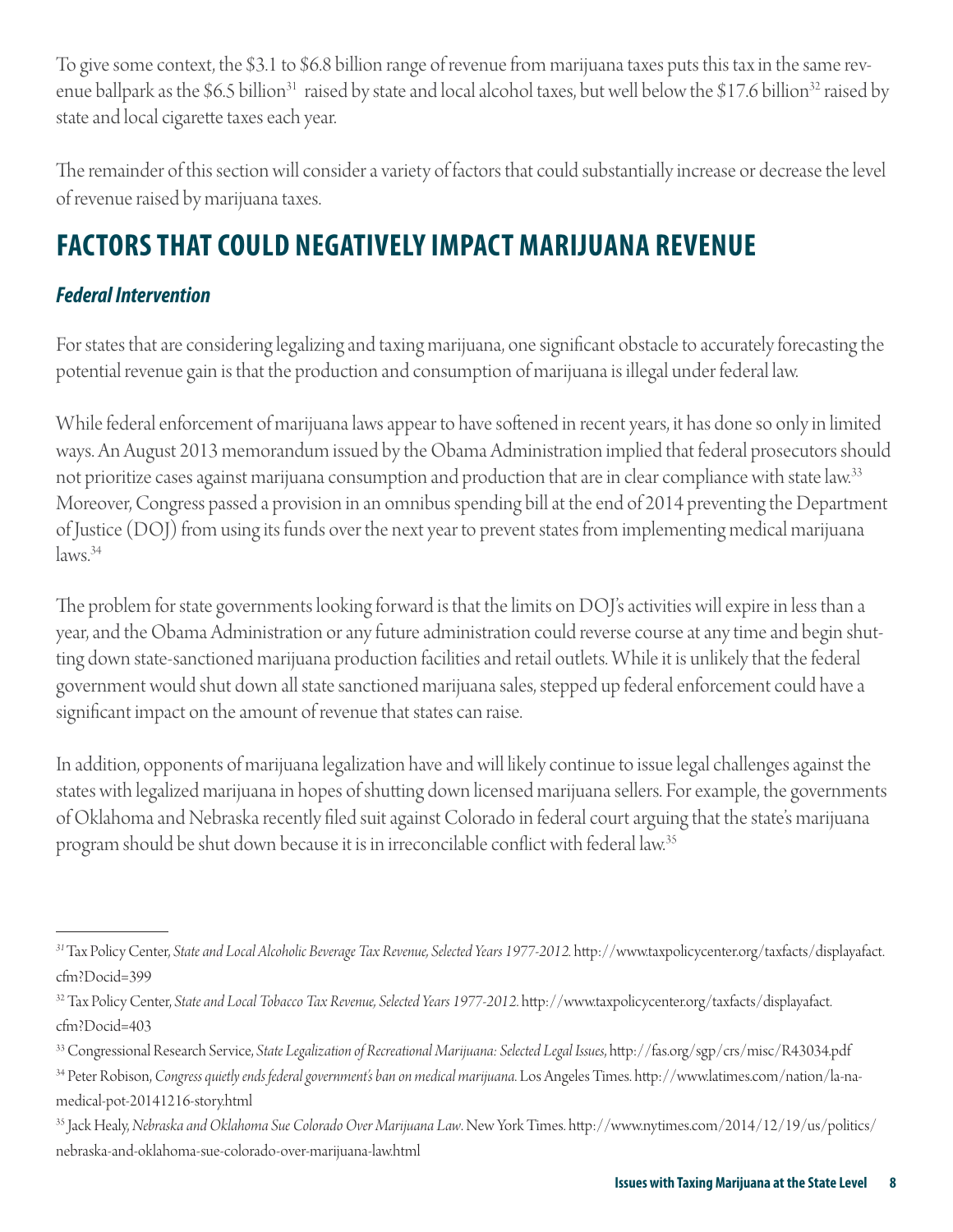One area where fear of federal enforcement is already having a substantial impact is on the banking industry, which has almost universally refused to take money generated from marijuana sales.<sup>36</sup> The result of this has been to force marijuana dispensaries to operate almost exclusively in cash, which can create significant problems for tax enforcement and make the dispensaries targets for robbery. To deal with this problem, Colorado regulators have set up video surveillance systems in hopes of keeping track of the cash (and marijuana) flow, but it is unlikely this will completely resolve the issue.37 Federal intervention via the passage of legislation in Congress like the proposed "Marijuana Businesses Access to Banking Act",<sup>38</sup> which would open up banking to the marijuana industry, could have a significant impact on the financial standing of the marijuana industry and tax enforcement in the states.

#### *Legalization's Eff ect on Marijuana Prices*

Legalization of large-scale marijuana production techniques could, in the long-term, lead to a drop in marijuana wholesale prices by an estimated 100-fold. For example, a producer of marijuana today sells a pound of marijuana for around \$2,000, but with mass production techniques the cost of a pound go down to \$20 for low-grade marijuana.39 If this occurs, revenues collected from any sales or excise tax tied to the price of marijuana will quickly plummet as well.

In the short term, it is hard to tell how quickly prices will drop given the difficulties associated with creating functional and legal marijuana markets. In Colorado for instance, media reports indicate that legal marijuana's after-tax price is still above the price of black market marijuana, but that the legal price is expected to drop next year as production ramps up.<sup>40</sup> Similarly, prices have dropped steadily in Washington.<sup>41</sup>

The extent of the drop in marijuana prices would be determined in large part by the extent to which state regulations limit the scale of marijuana production. Even so, the Rand Corporation estimates that prices could still drop by 90 percent through the use of legal small-scale indoor farming.42

Some advocates of marijuana legalization have argued that falling marijuana prices could be a boon to marijuana tax revenues if the excise tax rate is increased in such a way that marijuana prices essentially stay the same and the government collects the difference. The extent to which state and local governments can actually capture this difference

<sup>36</sup> Jeffrey Stinson, *States Find You Can't Take Legal Marijuana Money to the Bank. Stateline. http://www.pewtrusts.org/en/research-and-analysis/* blogs/stateline/2015/1/5/states-find-you-cant-take-legal-marijuana-money-to-the-bank

<sup>37</sup> John Hudak, *Colorado's Rollout of Legal Marijuana Is Succeeding.* Brookings. http://www.brookings.edu/~/media/research/files/papers/2014/07/colorado%20marijuana%20legalization%20succeeding/cepmmjcov2.pdf

38 Congress.gov, *H.R.2652 - Marijuana Businesses Access to Banking Act of 2013.* https://www.congress.gov/bill/113th-congress/house-bill/2652 39 Caulkins, J., Hawken, A., Kilmer, B., & Kleiman, M. (2012). *What If Marijuana Were Treated Like Alcohol. In Marijuana legalization: What everyone needs to know*. New York City: Oxford University Press.

<sup>40</sup> Jacob Sullum, *This Is What Legalizing Marijuana Did to the Black Market in Colorado* Reason. http://reason.com/archives/2014/10/30/thelingering-black-market.

<sup>41</sup> Bush, Evan, Average price of legal pot drops to about \$12 a gram. The Seattle Times. http://www.seattletimes.com/seattle-news/marijuana/averageprice-of-legal-pot-drops-to-about-12-a-gram/

<sup>42</sup> Kilmer, B., Caulkins, J., Pacula R.L., MacCoun, R.J., & Reuter, P.H.. *Altered State?: Assessing How Marijuana Legalization in California Could Influ*ence Marijuana Consumption and Public Budgets. Rand Corporation. http://www.rand.org/content/dam/rand/pubs/occasional\_papers/2010/ RAND\_OP315.pdf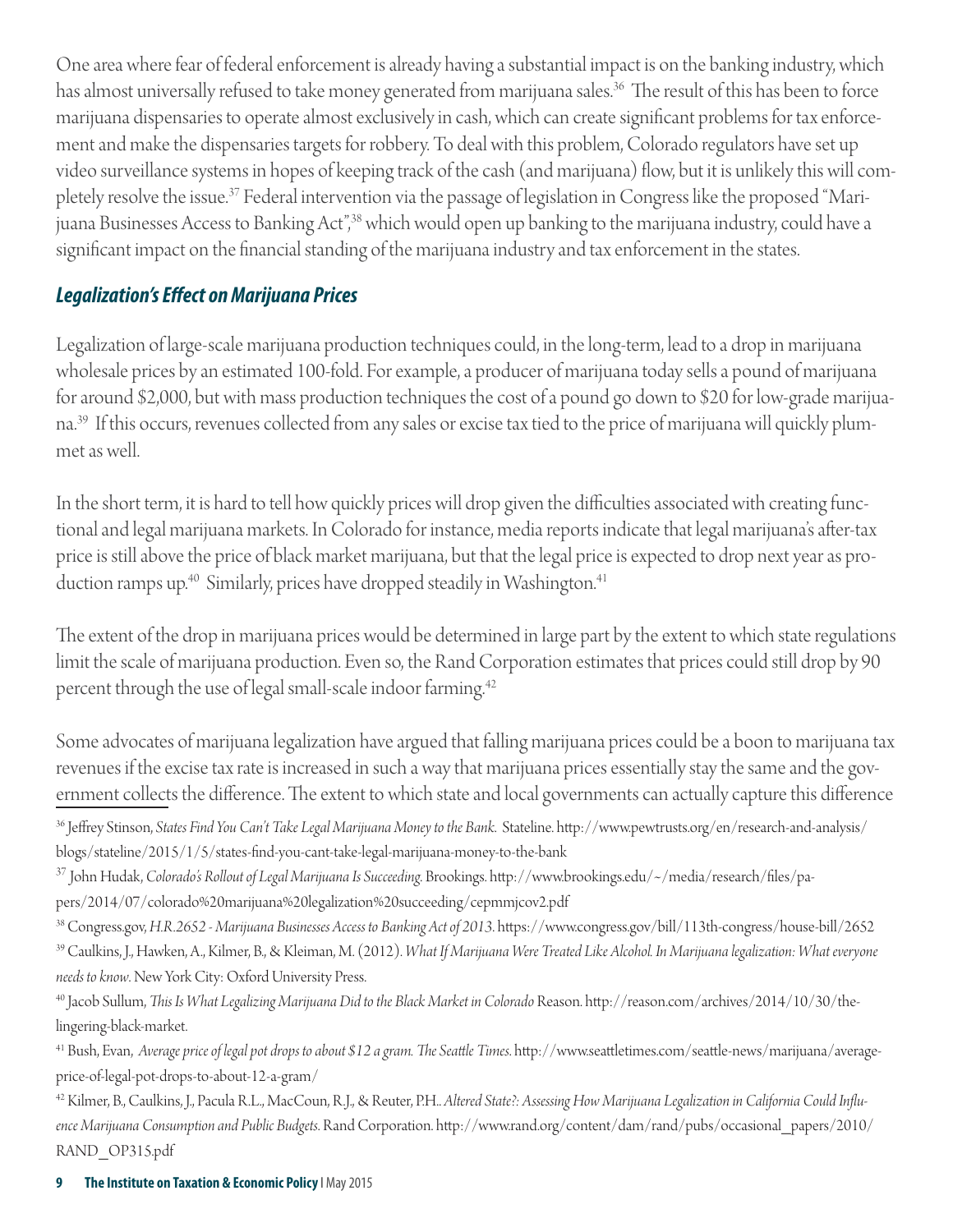is limited by the incentive for tax evasion that will be created if the tax becomes a very large component of the final sales price, especially if nearby states choose not to substantially increase their excise taxes. <sup>43</sup>

## **MARIJUANA TAX REVENUE OVER TIME**

Estimating the potential revenue yield of marijuana legalization is particularly difficult because that yield is likely to vary substantially over time.

For starters, Colorado and Washington State's experiences show that any revenue gain is likely to be slow in coming to fruition. The first legal retail sale of marijuana in Colorado did not occur until over a year after the state legalized the drug, and in Washington State the delay was over eighteen months. Even after legal sales commenced, revenues were lower than expected in the first few months as a result of regulatory issues and the lingering presence of an untaxed black market.

After these initial hurdles are overcome, however, there is reason to believe that marijuana revenues could increase substantially. This is in part because there are relatively few states right now with legal marijuana markets, and thus early adopters of legalization may enjoy some draw as marijuana tourism destinations.

In the long-run, however, the tourism draw of marijuana is likely to wear off if more states set up regulated markets for the drug. Moreover if cost-cutting, large scale farming techniques are eventually implemented, the price of marijuana could drop significantly and thus the revenues collected from any tax based on the price of marijuana will decline as well.

Accurately forecasting the revenue yield of marijuana taxes therefore requires careful thought not just about the short-term effects of setting up a regulated system, but also about the long-term trajectory of marijuana prices and demand.

#### *Tax Evasion*

With any tax, there is always some level of tax evasion that will occur depending on the ease of enforcement and the size of the incentive to evade the tax. Given the lack of experience with taxing marijuana, there is no way to predict the exact degree of excise tax evasion that will occur, though given most marijuana consumers' familiarity with the black market, there is reason to believe that the potential for evasion is fairly high. Moreover, the high level of cigarette excise tax evasion provides a warning to lawmakers that large enough excise taxes can result in a significant, unregulated and untaxed black market.<sup>44</sup> In any case, state lawmakers should be careful to create a robust enforcement regime in order to limit opportunities for tax evasion.

<sup>43</sup> Caulkins, J., Hawken, A., Kilmer, B., & Kleiman, M. (2012). *Marijuana legalization: What everyone needs to know*. New York City: Oxford University Press

<sup>&</sup>lt;sup>44</sup> Jonathan P. Caulkins, Eric Morris, & Rhajiv Ratnatunga, *Smuggling and Excise Tax Evasion for Legalized Marijuana*. Rand Corporation. http:// www.rand.org/content/dam/rand/pubs/working\_papers/2010/RAND\_WR766.pdf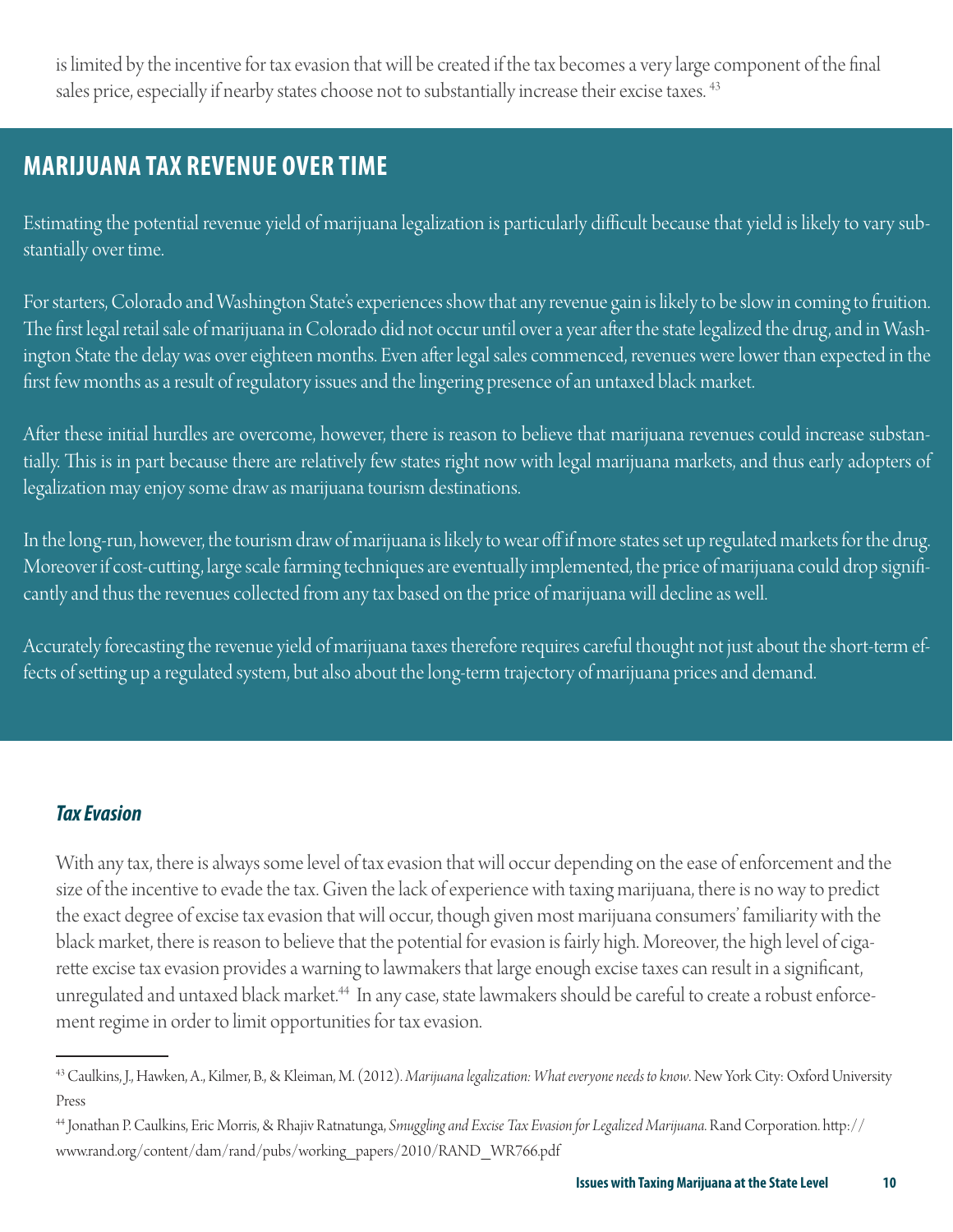#### *Treatment of Homegrown Marijuana*

The ability for individuals to grow their own marijuana on a small scale could have a significant impact on the size of the retail marijuana market. Alaska, Colorado and the District of Columbia each allow individuals to grow up to six marijuana plants per person for non-medical purposes.<sup>45</sup> On July 1, Oregon will allow individuals to grow up to four plants. Of the states where marijuana is allowed for retail sale, only Washington does not allow individuals to grow their own marijuana for non-medical purposes.<sup>46</sup>

It is unclear what portion of the marijuana market will be taken by homegrown marijuana, but if it turns out to be significant it could have a negative impact on the amount of revenue collected since it goes untaxed.

#### *Substitution for Alcohol*

Another potential revenue impact of marijuana legalization is the extent to which it would decrease revenue raised by alcohol excise taxes. There is some evidence that marijuana consumption functions as a substitute to alcohol consumption, which means that the revenue raised by alcohol excise taxes could potentially decrease if marijuana is legalized and people begin to consume more marijuana and less alcohol as a result.<sup>47</sup>

## **FACTORS THAT COULD POSITIVELY IMPACT MARIJUANA REVENUE**

#### *Legalization's Eff ect on Marijuana Consumption*

Adding another layer of complexity to the fiscal outlook, there is no consensus on the long-term effect of marijuana legalization on the overall amount of marijuana consumption. The Cato Institute argues that marijuana consumption would remain roughly the same if marijuana is legalized.<sup>48</sup> The Rand Corporation estimates that total marijuana consumption could triple in the long term, but that any estimate on consumption trends is ultimately little more than an educated guess given the lack of historical evidence on this point.

Nonetheless, if it turns out that a substantial increase in marijuana consumption follows from legalization, it is clear that the result would be a larger tax base from which to raise marijuana tax revenues.

### *Marijuana Tourism*

Because so few states have legalized retail marijuana, those states that do are likely to see a significant amount of

<sup>&</sup>lt;sup>45</sup> State of Colorado, Marijuana Retailers & Home Growers. https://www.colorado.gov/pacific/marijuanainfodenver/marijuana-retailers-homegrowers. Ballotpedia, *Marijuana on the Ballot*, http://ballotpedia.org/Marijuana\_on\_the\_ballot#tab=By\_year

<sup>&</sup>lt;sup>46</sup> Washington State Liquor Control Board, FAQs on I-502. http://lcb.wa.gov/marijuana/faqs\_i-502#Licenses

<sup>&</sup>lt;sup>47</sup> D. Mark Anderson and Daniel I. Rees, Medical Marijuana Laws, Traffic Fatalities, and Alcohol Consumption. IZA DP No. 6112. http://ftp.iza. org/dp6112.pdf

<sup>&</sup>lt;sup>48</sup> Jeffrey Miron and Katherine Waldock, The Budgetary Impact of Ending Drug Prohibition. Cato Institute. http://www.cato.org/publications/ white-paper/budgetary-impact-ending-drug-prohibition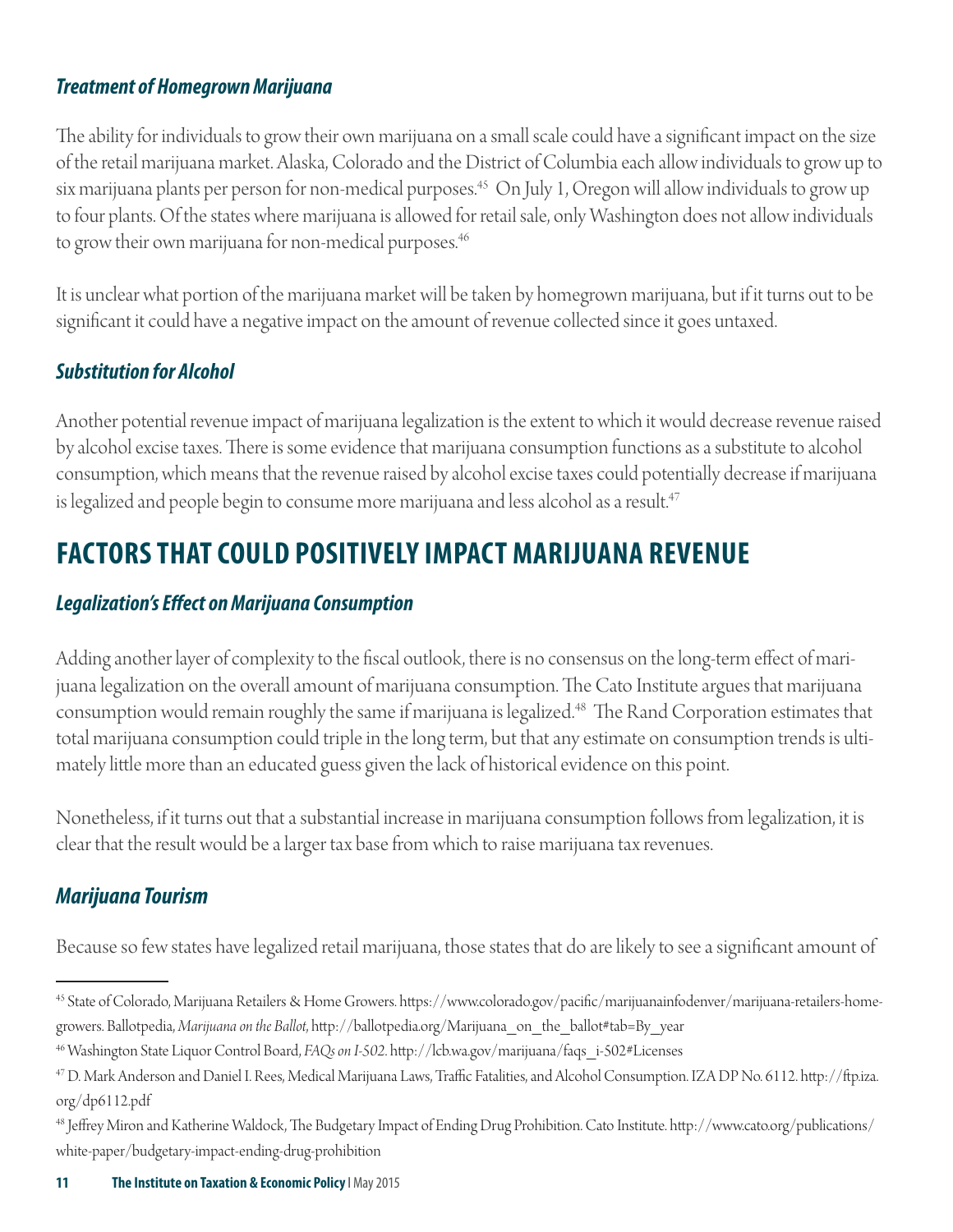consumption by out-of-state individuals looking to participate in the state's legal regime. In fact, a study prepared for the Colorado Department of Revenue found that about 44 percent of metro area and 90 percent of mountain community sales of retail marijuana in Colorado were to out-of-state visitors.<sup>49</sup> Rather than being just a small portion of marijuana sales, Colorado's experience so far indicates that marijuana sales to tourists could potentially constitute a significant portion of marijuana sales and thus tax revenues. In addition, a study of potential marijuana legalization in Vermont estimated that most sales would likely be to tourists, especially given that seven times as many marijuana users live within fifty miles of the state as compared to the amount of current users within the state.<sup>50</sup>

To be clear, the tax implications of marijuana tourism extend beyond just the impact on marijuana tax revenues. If people are coming into the state specifically because marijuana is legal, the result could be higher revenues from sales of hotel rooms, rental cars, gasoline, restaurant meals, and other items purchased by tourists.

But tourist-driven marijuana revenues may prove to be short-lived if more states legalize retail marijuana sales. Gambling provides a cautionary tale; as more states have legalized gambling, the tourist flow has slowed and the incidence of gambling taxes has shifted away from tourists and toward state residents.<sup>51</sup>

Atlantic City is a case in point, where four of the city's twelve casinos closed last year and the city's finances are in such disarray that Governor Chris Christie chose to appoint an emergency manager.<sup>52</sup> While it is unlikely that any state will become as dependent on its marijuana industry as Atlantic City is on its gambling industry, it is important that lawmakers recognize that tourist-driven marijuana tax dollars are likely to follow a similar pattern.

#### *Legalization's Impact on Income Tax Revenues*

On top of the revenues that could be raised from direct sales and excise taxes on marijuana, legalization could also affect income tax revenue collections. While the income being earned today from illegal marijuana production and sales is generally going unreported, that would change substantially under a system in which producers and sellers are treated as legitimate, regulated businesses.

Additionally, given that as much as half of all marijuana consumed in the United States is imported,<sup>53</sup> income earned from marijuana production in the United States is likely to increase since legalization will result in more of the product being grown within the country's borders.

<sup>&</sup>lt;sup>49</sup> The Marijuana Policy Group, Market Size and Demand for Marijuana in Colorado. https://www.colorado.gov/pacific/sites/default/files/Market%20Size%20and%20Demand%20Study,%20July%209,%202014%5B1%5D.pdf

<sup>&</sup>lt;sup>50</sup> Rand Corporation, *Considering Marijuana Legalization: Insights for Vermont and Other Jurisdictions*. p. 89. http://www.rand.org/pubs/research\_reports/RR864.html

<sup>&</sup>lt;sup>51</sup> Institute on Taxation and Economic Policy, Uncertain Benefits, Hidden Costs: The Perils of State-Sponsored Gambling . http://itep.org/itep\_reports/2011/10/uncertain-benefits-hidden-costs-the-perils-of-state-sponsored-gambling.php

<sup>52</sup> Patrick McGeehan, *Christie Uses Executive Order to Appoint an Emergency Manager in Atlantic City*. New York Times. http://www.nytimes.

com/2015/01/23/nyregion/christie-uses-executive-order-to-appoint-an-emergency-manager-in-atlantic-city.html

<sup>53</sup> Library of Congress, *Marijuana Availability in the United State and Its Associated Territories*. http://www.loc.gov/rr/frd/pdf-files/MarAvail.pdf